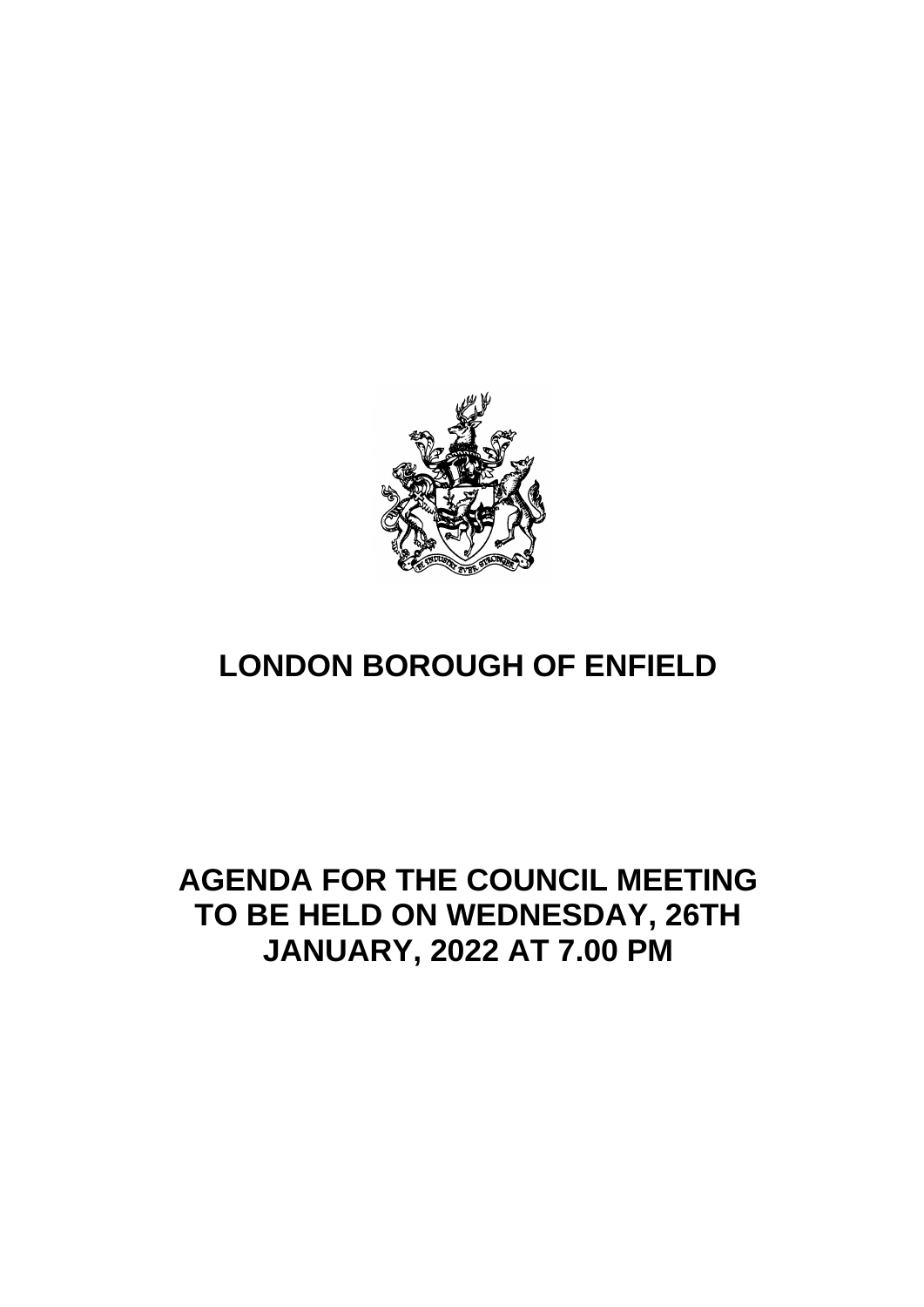

### **THE WORSHIPFUL THE MAYOR Please**

#### **AND COUNCILLORS OF THE LONDON BOROUGH OF ENFIELD**

**Reply to:** Clare Cade

**E-mail** Clare.cade@enfield.gov.k **Date:** 18 January 2022

**To view the livestream of this meeting please use the following link**  <https://bit.ly/329DrTC>

Dear Councillor,

You are summoned to attend the meeting of the Council of the London Borough of Enfield to be held at the Enfield Grammar Upper School, Market Place, Enfield EN2 6LN, Enfield on Wednesday, 26th January, 2022 at 7.00 pm for the purpose of transacting the business set out below.

Yours sincerely

*Jeremy Chambers*

Director Law & Governance

#### **1. APOLOGIES FOR ABSENCE**

#### **2. DECLARATIONS OF INTEREST**

Members are asked to declare any disclosable pecuniary, other pecuniary or non pecuniary interests relating to items on the agenda.

#### **3. MOTIONS** (Pages 1 - 18)

Notice has been given of the following motion:

#### **Council notes that:**

- The North London Waste Authority is scheduled to sign a contract with Acciona to expand the Edmonton Incinerator on 18th January 2022.
- A letter addressed to the Chair of the NLWA, was sent by legal firm Richard Buxton Solicitors, representing local environmental campaign groups, on 16 December 2021 (ref: YAA1/1/LPF) and was shared with Enfield councillors.
- Important information, regarding the project and the supplier Acciona, that can negatively impact social, environmental and economic interests of Enfield was included in the letter.
- An impact assessment of these key issues raised in the letter has not been published by Enfield Council.